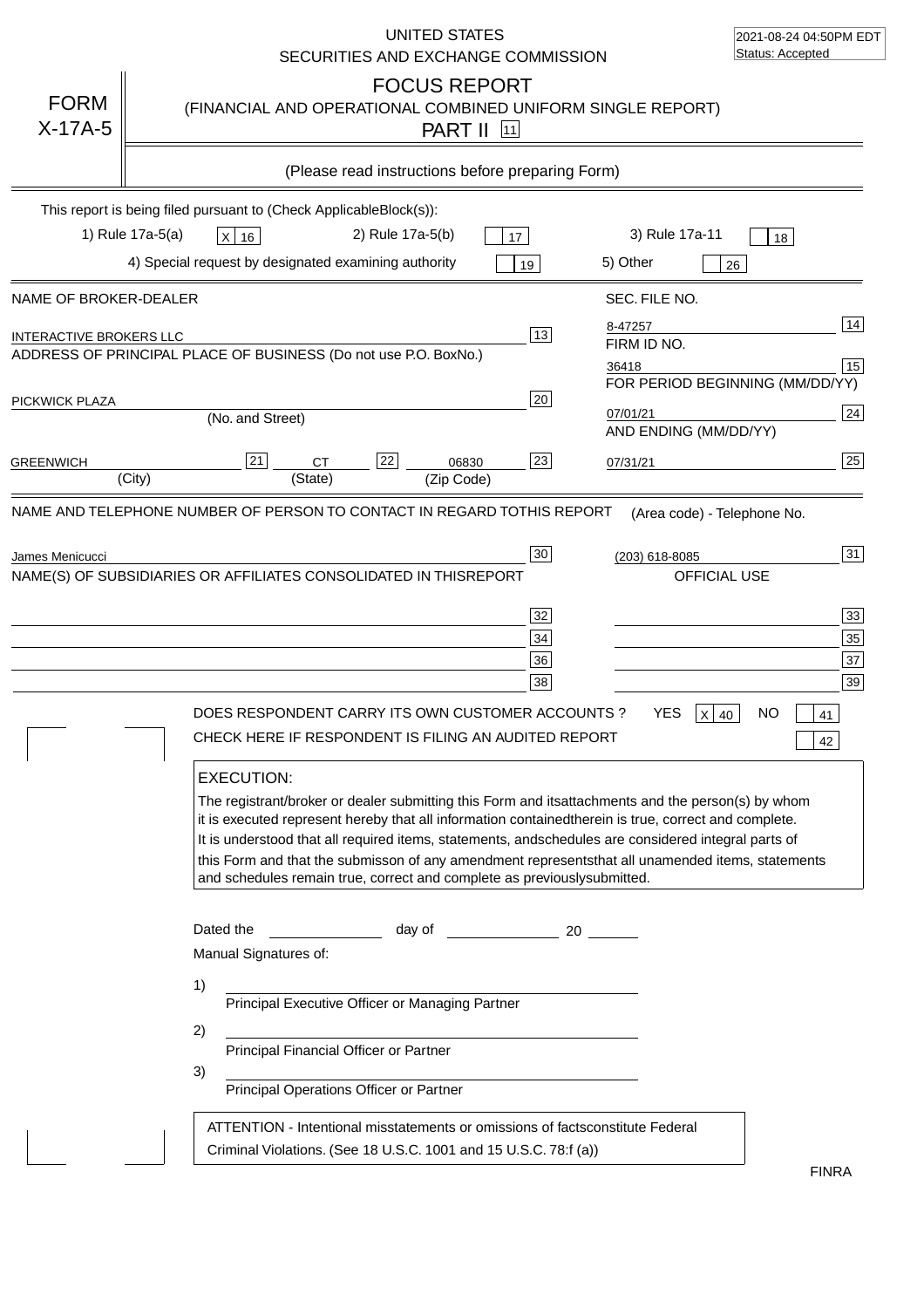FINANCIAL AND OPERATIONAL COMBINED UNIFORM SINGLE REPORT

PART II

2021-08-24 04:50PM EDT Status: Accepted

| <b>BROKER OR DEALER</b>                                                                                                                                                                                                        |                                   |                               |                       |
|--------------------------------------------------------------------------------------------------------------------------------------------------------------------------------------------------------------------------------|-----------------------------------|-------------------------------|-----------------------|
| <b>INTERACTIVE BROKERS LLC</b>                                                                                                                                                                                                 |                                   | 07/31/21<br>as of the control |                       |
|                                                                                                                                                                                                                                | <b>COMPUTATION OF NET CAPITAL</b> |                               |                       |
| 1. Total ownership equity (from Statement of Financial Condition - Item 1800) \$ 6,172,026,766 3480                                                                                                                            |                                   |                               |                       |
| 2. Deduct: Ownership equity not allowable for Net Capital (allocation content content content of the Capital (                                                                                                                 |                                   |                               | $0)$ 3490             |
|                                                                                                                                                                                                                                |                                   |                               | 6,172,026,766 3500    |
| 4. Add:                                                                                                                                                                                                                        |                                   |                               |                       |
| A. Liabilities subordinated to claims of general creditors allowable in computation of net capital                                                                                                                             |                                   |                               | 3520<br>0             |
|                                                                                                                                                                                                                                |                                   |                               | 0 3525                |
|                                                                                                                                                                                                                                |                                   |                               |                       |
| 6. Deductions and/or charges:                                                                                                                                                                                                  |                                   |                               |                       |
| A. Total non-allowable assets from                                                                                                                                                                                             |                                   |                               |                       |
| Statement of Financial Condition (Notes B and C) \$                                                                                                                                                                            |                                   | 686,974,518 3540              |                       |
| 1. Additional charges for customers' and                                                                                                                                                                                       |                                   |                               |                       |
|                                                                                                                                                                                                                                |                                   | 0 3550                        |                       |
| 2. Additional charges for customers' and                                                                                                                                                                                       |                                   |                               |                       |
|                                                                                                                                                                                                                                |                                   | $0\sqrt{3560}$                |                       |
|                                                                                                                                                                                                                                |                                   |                               |                       |
| 1. number of items $\ldots \ldots \ldots \ldots$ 176 3450                                                                                                                                                                      |                                   |                               |                       |
| C. Aged short security differences-less                                                                                                                                                                                        |                                   |                               |                       |
|                                                                                                                                                                                                                                | 0 3460                            | 0 3580                        |                       |
|                                                                                                                                                                                                                                | $0\sqrt{3470}$                    |                               |                       |
|                                                                                                                                                                                                                                |                                   | $0\sqrt{3590}$                |                       |
| E. Commodity futures contracts and spot commodities -                                                                                                                                                                          |                                   |                               |                       |
|                                                                                                                                                                                                                                |                                   | 0 3600                        |                       |
| F. Other deductions and/or charges expansion contracts are the contracted as a contract of the contract of the contract of the contract of the contract of the contract of the contract of the contract of the contract of the |                                   |                               |                       |
| G. Deductions for accounts carried under                                                                                                                                                                                       |                                   |                               |                       |
|                                                                                                                                                                                                                                |                                   | 0 3615                        |                       |
| H. Total deductions and/or charges                                                                                                                                                                                             |                                   |                               | 922,601,641) 3620     |
|                                                                                                                                                                                                                                |                                   |                               | 3630<br>0             |
|                                                                                                                                                                                                                                |                                   |                               | 3640<br>5.249.425.125 |
| 9. Haircuts on securities: (computed, where applicable,                                                                                                                                                                        |                                   |                               |                       |
| pursuant to 15c3-1(f)):                                                                                                                                                                                                        |                                   |                               |                       |
| A. Contractual securities commitments \$                                                                                                                                                                                       |                                   | 0 3660                        |                       |
| B. Subordinated securities borrowings                                                                                                                                                                                          |                                   | $0\sqrt{3670}$                |                       |
| C. Trading and investment securities:                                                                                                                                                                                          |                                   |                               |                       |
| 1. Bankers' acceptances, certificates of deposit                                                                                                                                                                               |                                   |                               |                       |
| and commercial paper (educational commercial paper) and commercial paper                                                                                                                                                       |                                   | $0\sqrt{3680}$                |                       |
|                                                                                                                                                                                                                                |                                   | 0 3690                        |                       |
|                                                                                                                                                                                                                                |                                   | 0 3700                        |                       |
|                                                                                                                                                                                                                                |                                   | $0^{3710}$                    |                       |
|                                                                                                                                                                                                                                |                                   | 0 3720                        |                       |
|                                                                                                                                                                                                                                |                                   | 0 3730                        |                       |
|                                                                                                                                                                                                                                |                                   | $0\sqrt{3732}$                |                       |
| 8. Other securities example and the securities of the securities of the securities of the second securities of the second second second second second second second second second second second second second second second se |                                   | 0 3734                        |                       |
|                                                                                                                                                                                                                                |                                   | 0 3650                        |                       |
| E. Other (List)                                                                                                                                                                                                                |                                   | 1,565,357 3736                | 1,565,357) 3740       |
| 10. Net Capital                                                                                                                                                                                                                |                                   |                               | 3750<br>5,247,859,768 |

OMIT PENNIES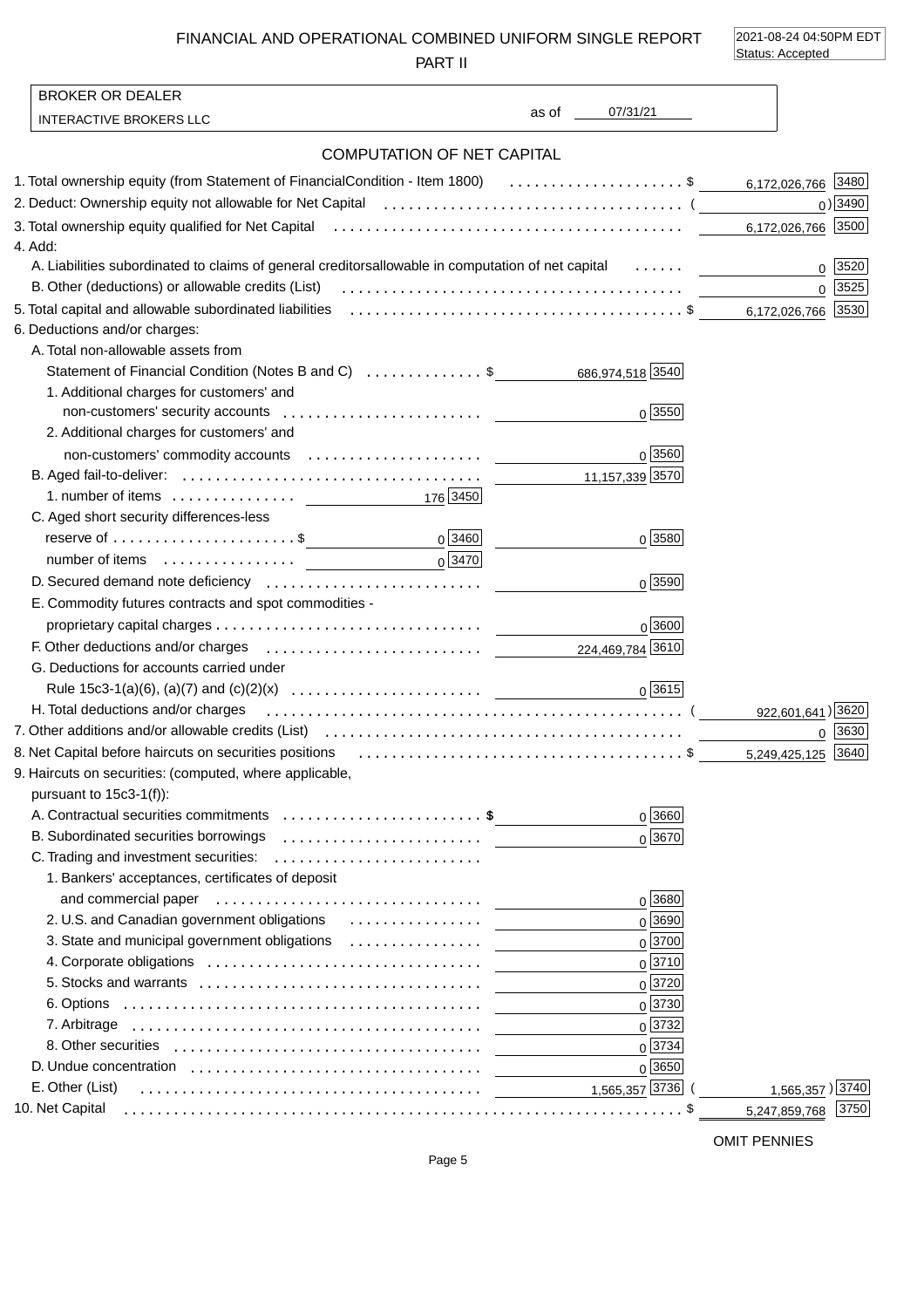2021-08-24 04:50PM EDT Status: Accepted

FINANCIAL AND OPERATIONAL COMBINED UNIFORM SINGLE REPORT

PART II

INTERACTIVE BROKERS LLC

BROKER OR DEALER

# COMPUTATION OF BASIC NET CAPITAL REQUIREMENT

| Part A                                                                                                                              |              |
|-------------------------------------------------------------------------------------------------------------------------------------|--------------|
| 11. Minimal net capital required (6-2/3% of line 19)                                                                                | 3756         |
| or dealer and minimum net capital requirement<br>12. Minimum dollar net capital requirement of reporting broker                     |              |
| of subsidiaries computed in accordance with Note (A)                                                                                | 3758         |
| 13. Net capital requirement (greater of line 11 or 12)                                                                              | 3760         |
| 14. Excess net capital (line 10 less 13)                                                                                            | 3770         |
|                                                                                                                                     | 3780         |
| <b>COMPUTATION OF AGGREGATE INDEBTEDNESS</b>                                                                                        |              |
| 16. Total A.I. liabilities from Statement of Financial Condition<br>17. Add:                                                        | 3790         |
| A. Drafts for immediate credit<br>3800                                                                                              |              |
| B. Market value of securities borrowed for which no                                                                                 |              |
| equivalent value is paid or credited<br>3810                                                                                        |              |
| C. Other unrecorded amounts (List)<br>3820                                                                                          | - \$<br>3830 |
| 18. Deduct: Adjustment based on deposits in Special Reserve Bank Accounts(15c3-1(c)(1)(vii))<br>. \$                                | 3838         |
| 19. Total aggregate indebtedness                                                                                                    | 3840         |
| 20. Percentage of aggregate indebtedness to net capital (line<br>19 divided by line 10) $\ldots \ldots \ldots \ldots \ldots \ldots$ | 3850         |
| 21. Percentage of aggregate indebtedness to net capital after<br>anticipated capital withdrawals                                    |              |
| (line 19 divided by line 10 less item 4880 page 12)                                                                                 | 3853         |

### COMPUTATION OF ALTERNATE NET CAPITAL REQUIREMENT

| 22.2% of combined aggregate debit items as shown in Formula<br>for Reserve Requirements pursuant<br>to Rule 15c3-3 prepared as of the date of net capital<br>computation including both |                    |
|-----------------------------------------------------------------------------------------------------------------------------------------------------------------------------------------|--------------------|
| brokers or dealers and consolidated subsidiaries' debits                                                                                                                                | 898,393,791 3870   |
| or dealer and minimum net capital<br>23. Minimum dollar net capital requirement of reporting broker                                                                                     |                    |
| requirement of subsidiaries computed in accordance with Note(A)                                                                                                                         | 168,269,678 3880   |
| 24. Net capital requirement (greater of line 22 or 23)                                                                                                                                  | 898,393,791 3760   |
| 25. Excess net capital (line 10 less 24)                                                                                                                                                | 4,349,465,977 3910 |
| 26. Percentage of Net Capital to Aggregate Debits (line 10 divided by line 18 page 8)  %                                                                                                | 11.68 3851         |
| withdrawals, to Aggregate Debits<br>27. Percentage of Net Capital, after anticipated capital                                                                                            |                    |
| item 10 less Item 4880 page 12 divided by line 17 page 8)                                                                                                                               | 11.68 3854         |
| 28. Net capital in excess of the greater of:                                                                                                                                            |                    |
| capital requirement \$<br>5% of combined aggregate debit items or 120% of minimum net                                                                                                   | 3,001,875,290 3920 |
| OTHER RATIOS                                                                                                                                                                            |                    |
| Part C                                                                                                                                                                                  |                    |
| O Derectors of debt is debt equity total computed in a coordense with Dule 150 1 (d)<br>$\Omega'$                                                                                       |                    |

| 29. Percentage of debt to debt-equity total computed in accordance with Rule 15c3-1 (d) %       | 0.00 3860   |
|-------------------------------------------------------------------------------------------------|-------------|
| 30. Options deductions/Net Capital ratio (1000% test) total deductions exclusive of liquidating |             |
|                                                                                                 | $0.00$ 3852 |

#### NOTES:

Part B

(A) The minimum net capital requirement should be computed by adding the minimum dollar net capital requirement of the reporting broker dealer and, for each subsidiary to be consolidated, the greater of:

1. Minimum dollar net capital requirement, or

2. 6-2/3% of aggregate indebtedness or 2% of aggregate debits if alternate method is used.

included in non-allowable assets. (B) Do not deduct the value of securities borrowed under subordination agreements or secured demand notes covered by subordination agreements not in satisfactory form and the market values of memberships in exchanges contributed for use of company (contra to item 1740) and partners' securities which were

non-allowable assets. (C) For reports filed pursuant to paragraph (d) of Rule 17a-5, respondent should provide a list of material

07/31/21 as of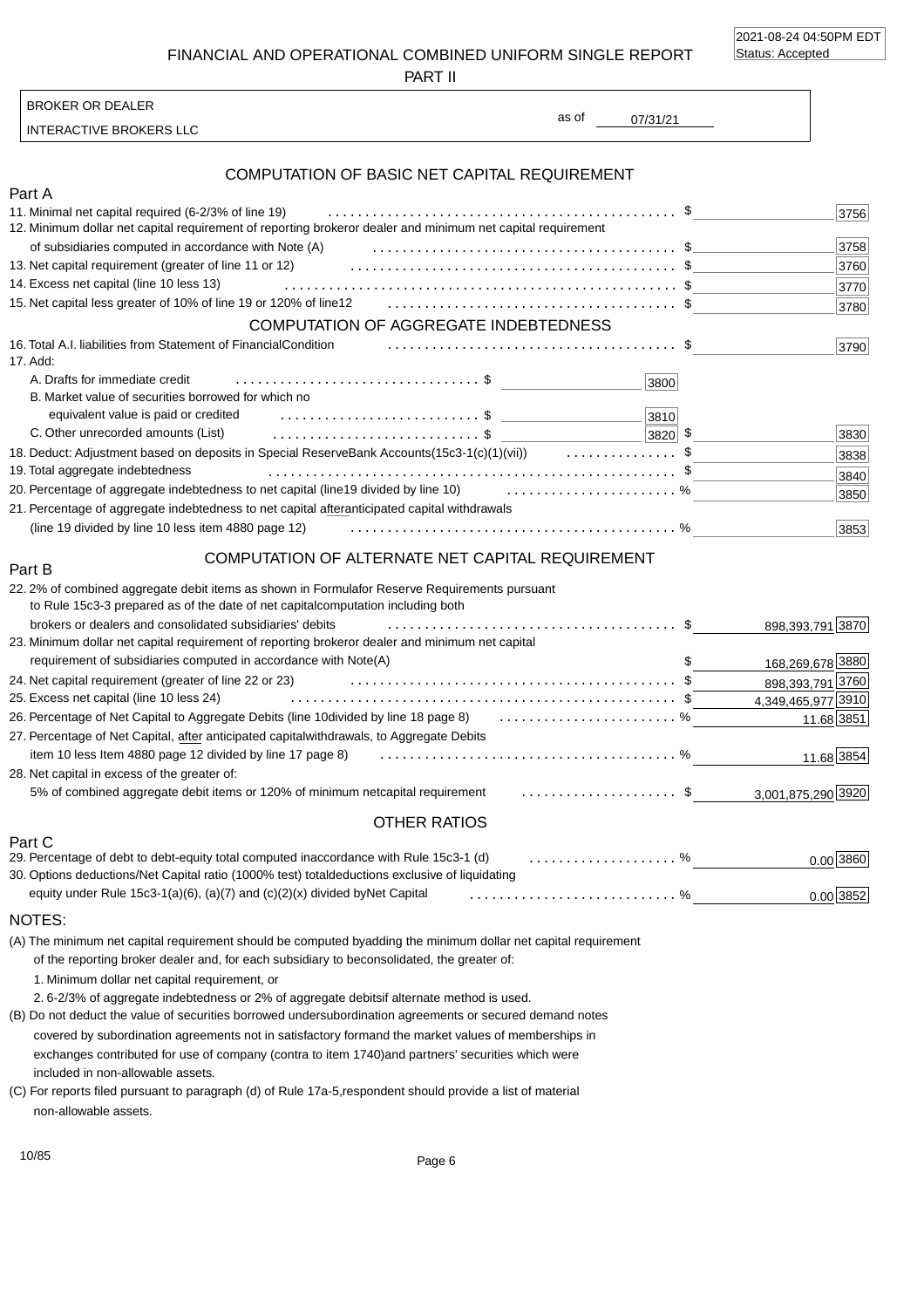FINANCIAL AND OPERATIONAL COMBINED UNIFORM SINGLE REPORT PART II

2021-08-24 04:50PM EDT Status: Accepted

| <b>BROKER OR DEALER</b>                                                                   |                                                                                                                                                                                                                                                                                                                                                                                                                                                                                                                                                                    |       |                |                     |                        |
|-------------------------------------------------------------------------------------------|--------------------------------------------------------------------------------------------------------------------------------------------------------------------------------------------------------------------------------------------------------------------------------------------------------------------------------------------------------------------------------------------------------------------------------------------------------------------------------------------------------------------------------------------------------------------|-------|----------------|---------------------|------------------------|
| INTERACTIVE BROKERS LLC                                                                   |                                                                                                                                                                                                                                                                                                                                                                                                                                                                                                                                                                    | as of | 07/31/21       |                     |                        |
|                                                                                           | FORMULA FOR DETERMINATION OF CUSTOMER ACCOUNT RESERVE REQUIREMENTS<br>OF BROKERS AND DEALERS UNDER RULE 15c3-3<br>(See Rule 15c3-3, Exhibit A and Related Notes)                                                                                                                                                                                                                                                                                                                                                                                                   |       |                |                     |                        |
| <b>CREDIT BALANCES</b><br>1. Free credit balances and other credit balances in customers' |                                                                                                                                                                                                                                                                                                                                                                                                                                                                                                                                                                    |       |                |                     |                        |
| 2. Monies borrowed collateralized by securities carried for the accounts                  | of customers (See Note B) $\therefore$ $\therefore$ $\therefore$ $\therefore$ $\therefore$ $\therefore$ $\therefore$ $\therefore$ $\therefore$ $\therefore$ $\therefore$ $\therefore$ $\therefore$ $\therefore$ $\therefore$ 3,832,737,402 4350                                                                                                                                                                                                                                                                                                                    |       |                |                     |                        |
|                                                                                           | 3. Monies payable against customers' securities loaned (See Note C) et al., al., al., al., et al., 6,549,881,837 4360                                                                                                                                                                                                                                                                                                                                                                                                                                              |       |                |                     |                        |
| 5. Credit balances in firm accounts which are attributable to                             | 4. Customers' securities failed to receive (See Note D) enter contact contact contact contact securities failed to receive (See Note D) enter contact contact contact contact 53,114,910 4370                                                                                                                                                                                                                                                                                                                                                                      |       |                |                     |                        |
| 6. Market value of stock dividends, stock splits and similar distributions                | principal sales to customers recover and contact to contact the contact of the contact of the contact of the contact of the contact of the contact of the contact of the contact of the contact of the contact of the contact                                                                                                                                                                                                                                                                                                                                      |       | 0 4380         |                     |                        |
|                                                                                           | receivable outstanding over 30 calendar days enter and a series of the series of the control of the series of                                                                                                                                                                                                                                                                                                                                                                                                                                                      |       | 0 4390         |                     |                        |
|                                                                                           | 7.** Market value of short security count differences over 30 calendar days old contact contact contact of the                                                                                                                                                                                                                                                                                                                                                                                                                                                     |       | $0\sqrt{4400}$ |                     |                        |
|                                                                                           | 8. ** Market value of short securities and credits (not to be offset by longs or by<br>debits) in all suspense accounts over 30 calendar days $\frac{1}{41.476,069}$ and $\frac{1}{41.476,069}$ $\frac{1}{4410}$                                                                                                                                                                                                                                                                                                                                                   |       |                |                     |                        |
| and have not been confirmed to be in transfer by the transfer agent or                    | 9. Market value of securities which are in transfer in excess of 40 calendar days                                                                                                                                                                                                                                                                                                                                                                                                                                                                                  |       |                |                     |                        |
|                                                                                           |                                                                                                                                                                                                                                                                                                                                                                                                                                                                                                                                                                    |       | 0 4420         |                     |                        |
|                                                                                           | 11. TOTAL CREDITS Research And The Case of Alling Case of Alling Case of Alling Case of Alling Case of Alling C                                                                                                                                                                                                                                                                                                                                                                                                                                                    |       |                |                     | 55,989,806,958 4430    |
| <b>DEBIT BALANCES</b>                                                                     |                                                                                                                                                                                                                                                                                                                                                                                                                                                                                                                                                                    |       |                |                     |                        |
|                                                                                           | 12.** Debit balances in customers' cash and margin accounts excluding unsecured<br>accounts and accounts doubtful of collection (See Note E)<br>accounts and accounts doubtful of collection (See Note E)                                                                                                                                                                                                                                                                                                                                                          |       |                |                     |                        |
|                                                                                           | 13. Securities borrowed to effectuate short sales by customers and securities borrowed<br>to make delivery on customers' securities failed to deliver et al. 3,524,910,177 4450                                                                                                                                                                                                                                                                                                                                                                                    |       |                |                     |                        |
|                                                                                           | 14. Failed to deliver of customers' securities not older than 30 calendar days 929,335 4460                                                                                                                                                                                                                                                                                                                                                                                                                                                                        |       |                |                     |                        |
|                                                                                           | 15. Margin required and on deposit with the Options Clearing Corporation for all<br>Margin required and on deposit with the Options Oreaning Corporation of all<br>option contracts written or purchased in customer accounts (See Note F) <u>. 3,832,737,402 4465</u>                                                                                                                                                                                                                                                                                             |       |                |                     |                        |
|                                                                                           | 16. Margin required and on deposit with a clearing agency registered with the Commission<br>under section 17A of the Act (15 U.S.C. 78q-1) or a derivatives clearing organization<br>registered with the Commodity Futures Trading Commission under section 5b of the Commodity<br>Exchange Act (7 U.S.C. 7a-1) related to the following types of positions written, purchased<br>or sold in customer accounts: (1) security futures products and (2) futures contracts<br>(and options thereon) carried in a securities account pursuant to an SRO portfolio mar- |       | 0 4467         |                     |                        |
|                                                                                           |                                                                                                                                                                                                                                                                                                                                                                                                                                                                                                                                                                    |       | 0 4469         |                     |                        |
|                                                                                           |                                                                                                                                                                                                                                                                                                                                                                                                                                                                                                                                                                    |       |                |                     | 44,919,689,558 4470    |
|                                                                                           |                                                                                                                                                                                                                                                                                                                                                                                                                                                                                                                                                                    |       |                |                     | 1,347,590,687) 4471    |
|                                                                                           |                                                                                                                                                                                                                                                                                                                                                                                                                                                                                                                                                                    |       |                |                     | 43,572,098,871 4472    |
| <b>RESERVE COMPUTATION</b>                                                                |                                                                                                                                                                                                                                                                                                                                                                                                                                                                                                                                                                    |       |                |                     |                        |
|                                                                                           |                                                                                                                                                                                                                                                                                                                                                                                                                                                                                                                                                                    |       |                |                     | 0  4480                |
| 23. If computation is made monthly as permitted, enter 105% of                            | 22. Excess of total credits over total debits (line 11 less line 20) et al. and a case of total credits over total debits (line 11 less line 20) contract contract contract contract control over 12,417,708,087                                                                                                                                                                                                                                                                                                                                                   |       |                |                     | 4490                   |
|                                                                                           | excess of total credits over total debits experience $\cdots$ and $\cdots$ and $\cdots$ are $\cdots$ and $\cdots$ are $\cdots$ and $\cdots$ are $\cdots$ and $\cdots$ are $\cdots$ and $\cdots$ are $\cdots$ and $\cdots$ are $\cdots$ and $\cdots$ are $\cdots$ and $\cdots$ ar                                                                                                                                                                                                                                                                                   |       |                |                     | 4500                   |
| 24. Amount held on deposit in "Reserve Bank Account(s)", including                        |                                                                                                                                                                                                                                                                                                                                                                                                                                                                                                                                                                    |       |                |                     |                        |
| \$                                                                                        | 11.247.967.938 4505 value of qualified securities, at end of reporting period contact and contact and the securities                                                                                                                                                                                                                                                                                                                                                                                                                                               |       |                |                     | 13,206,303,180 4510    |
| 25. Amount of deposit (or withdrawal) including                                           |                                                                                                                                                                                                                                                                                                                                                                                                                                                                                                                                                                    |       |                |                     |                        |
| \$                                                                                        | (480.589.256) 4515 value of qualified securities extending to the extended of the securities of the securities                                                                                                                                                                                                                                                                                                                                                                                                                                                     |       |                |                     | $(476, 073, 735)$ 4520 |
| \$                                                                                        | 26. New amount in Reserve Bank Account(s) after adding deposit or subtracting withdrawal including                                                                                                                                                                                                                                                                                                                                                                                                                                                                 |       |                |                     |                        |
|                                                                                           |                                                                                                                                                                                                                                                                                                                                                                                                                                                                                                                                                                    |       |                |                     | 4540<br>08/02/21       |
| FREQUENCY OF COMPUTATION                                                                  |                                                                                                                                                                                                                                                                                                                                                                                                                                                                                                                                                                    |       |                | <b>OMIT PENNIES</b> |                        |
| 4332<br>28. Daily<br>Weekly<br>$\times$                                                   | 4333 <br>Monthly                                                                                                                                                                                                                                                                                                                                                                                                                                                                                                                                                   | 4334  |                |                     |                        |
|                                                                                           |                                                                                                                                                                                                                                                                                                                                                                                                                                                                                                                                                                    |       |                |                     |                        |

\*\* In the event the Net Capital Requirement is computed under the alternative method, this "Reserve Formula" shall be prepared in accordance with the requirements of paragraph (a)(1)(ii) of Rule 15c3-1.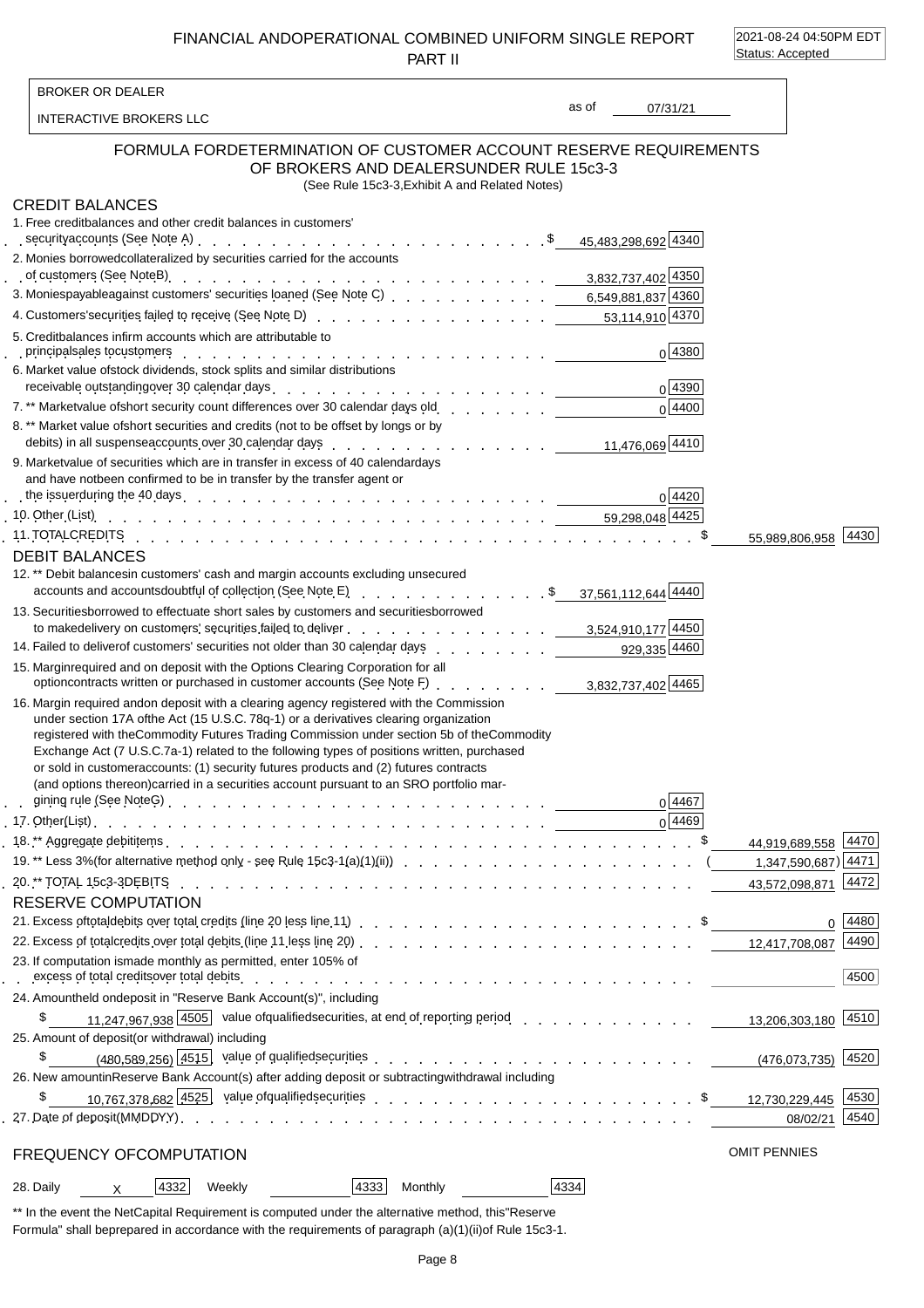| 2021-08-24 04:50PM EDT |  |
|------------------------|--|
| Status: Accepted       |  |

SUPPLEMENT TO FINANCIAL AND OPERATIONAL COMBINED UNIFORM SINGLE REPORT

PART II

### BROKER OR DEALER

INTERACTIVE BROKERS LLC

07/31/21

as of

## STATEMENT OF SEGREGATION REQUIREMENTS AND FUNDS IN SEGREGATION FOR CUSTOMERS TRADING ON U.S. COMMODITY EXCHANGES

| SEGREGATION REQUIREMENTS (Section 4d(2) of the CEAct)                                          |           |                       |      |
|------------------------------------------------------------------------------------------------|-----------|-----------------------|------|
| 1. Net ledger balance                                                                          |           |                       |      |
| A. Cash                                                                                        | \$        | 6,762,236,373         | 7010 |
| B. Securities (at market)                                                                      |           | 7020<br>0             |      |
| 2. Net unrealized profit (loss) in open futures contracts<br>traded on a contract market       |           | 7030<br>99,579,354    |      |
| 3. Exchange traded options                                                                     |           |                       |      |
| A. Add market value of open option contracts purchased on a<br>contract market                 |           | 7032<br>309,297,711   |      |
| B. Deduct market value of open option contracts granted (sold)<br>on a contract market         |           | 239,987,967) 7033     |      |
| 4. Net equity (deficit) (add lines 1, 2, and 3)                                                |           | 6,931,125,471 7040    |      |
| 5. Accounts liquidating to a deficit and accounts with debit<br>balances                       |           |                       |      |
| - gross amount<br>1,236,348                                                                    | 7045      |                       |      |
| Less: amount offset by customer owned securities                                               | $0)$ 7047 | 7050<br>1.236.348     |      |
| 6. Amount required to be segregated (add lines 4 and 5)                                        |           | 6,932,361,819<br>7060 |      |
| FUNDS IN SEGREGATED ACCOUNTS                                                                   |           |                       |      |
| 7. Deposited in segregated funds bank accounts                                                 |           |                       |      |
| A. Cash                                                                                        |           | 1,521,366,749 7070    |      |
| B. Securities representing investments of customers' funds<br>(at market)                      |           | 3,247,343,045 7080    |      |
| C. Securities held for particular customers or option customers<br>in lieu of cash (at market) |           | $0$ 7090              |      |
| 8. Margins on deposit with derivatives clearing organizations<br>of contract markets           |           |                       |      |
| A. Cash                                                                                        | \$        | 1,991,330,314 7100    |      |
| B. Securities representing investments of customers' funds<br>(at market)                      |           | 327,483,216 7110      |      |
| C. Securities held for particular customers or option customers<br>in lieu of cash (at market) |           | $0$  7120             |      |
| 9. Net settlement from (to) derivatives clearing organizations<br>of contract markets          |           | 7130<br>(7,832,210)   |      |
| 10. Exchange traded options                                                                    |           |                       |      |
| A. Value of open long option contracts                                                         |           | 309,297,710 7132      |      |
| B. Value of open short option contracts                                                        |           | 239,987,966 7133      |      |
| 11. Net equities with other FCMs                                                               |           |                       |      |
| A. Net liquidating equity                                                                      |           | $0$   $7140$          |      |
| B. Securities representing investments of customers' funds<br>(at market)                      |           | $0\sqrt{7160}$        |      |
| C. Securities held for particular customers or option customers<br>in lieu of cash (at market) |           | $0\sqrt{7170}$        |      |
| 12. Segregated funds on hand (describe:                                                        |           | $0$ 7150              |      |
| 13. Total amount in segregation (add lines 7 through 12)                                       |           | 7,149,000,858 7180    |      |
| 14. Excess (deficiency) funds in segregation (subtract line 6 from line 13)                    | \$        | 216,639,039 7190      |      |
| 15. Management Target Amount for Excess funds in segregation                                   | \$        | 155,000,000 7194      |      |
| 16. Excess (deficiency) funds in segregation over (under) Management Target Amount Excess      | \$        | 61,639,039 7198       |      |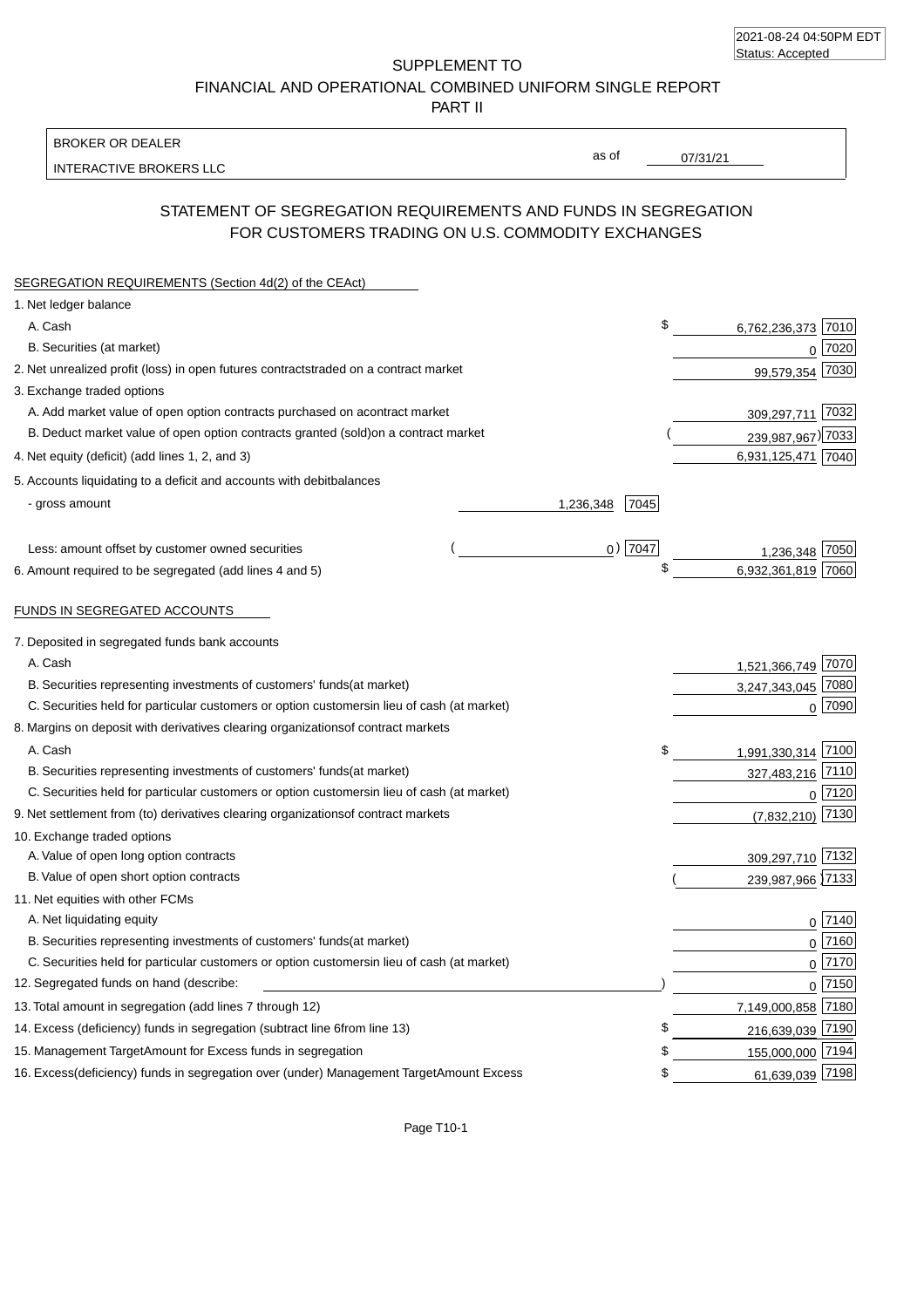2021-08-24 04:50PM EDT

SUPPLEMENT TO FINANCIAL AND OPERATIONAL COMBINED UNIFORM SINGLE REPORT Status: Accepted

PART II

INTERACTIVE BROKERS LLC and the control of the control of the control of the control of the control of the control of the control of the control of the control of the control of the control of the control of the control of BROKER OR DEALER

as of

### STATEMENT OF SECURED AMOUNTS AND FUNDS HELD IN SEPARATE ACCOUNTS PURSUANT TO COMMISSION REGULATION 30.7

#### FOREIGN FUTURES AND FOREIGN OPTIONS SECURED AMOUNTS

| Amount required to be set aside pursuant to law, rule or<br>regulation of a foreign government<br>or a rule of a self-regulatory organization authorized<br>thereunder |                                   | \$                | 7305 |
|------------------------------------------------------------------------------------------------------------------------------------------------------------------------|-----------------------------------|-------------------|------|
| 1. Net ledger balance - Foreign Futures and Foreign Option Trading - All Customers<br>A. Cash                                                                          |                                   | \$<br>505,003,185 | 7315 |
| <b>B.</b> Securities<br>(at market)                                                                                                                                    |                                   |                   | 7317 |
| 2. Net unrealized profit (loss) in open futures contracts traded on a foreign                                                                                          | board of trade                    | (13,022,479)      | 7325 |
| 3. Exchange traded options                                                                                                                                             |                                   |                   |      |
| A. Market value of open option contracts purchased on a foreign board of trade                                                                                         |                                   | 96,339            | 7335 |
| B. Market value of open contracts granted (sold) on a foreign board of trade                                                                                           |                                   | (9,681)           | 7337 |
| 4. Net equity (deficit) (add lines 1.2. and 3.)                                                                                                                        |                                   | \$<br>492,067,364 | 7345 |
| 5. Accounts liquidating to a deficit and accounts with                                                                                                                 |                                   |                   |      |
| debit balances - gross<br>amount                                                                                                                                       | 7351<br>63,218                    |                   |      |
| Less: amount offset by customer owned securities                                                                                                                       | 7352                              | 63,218            | 7354 |
| 6. Amount required to be set aside as the secured amount - Net Liquidating                                                                                             | Equity Method (add lines 4 and 5) | \$<br>492,130,582 | 7355 |
| 7. Greater of amount required to be set aside pursuant to foreign jurisdiction (above) or line 6.                                                                      |                                   | \$<br>492,130,582 | 7360 |

Page T10-3